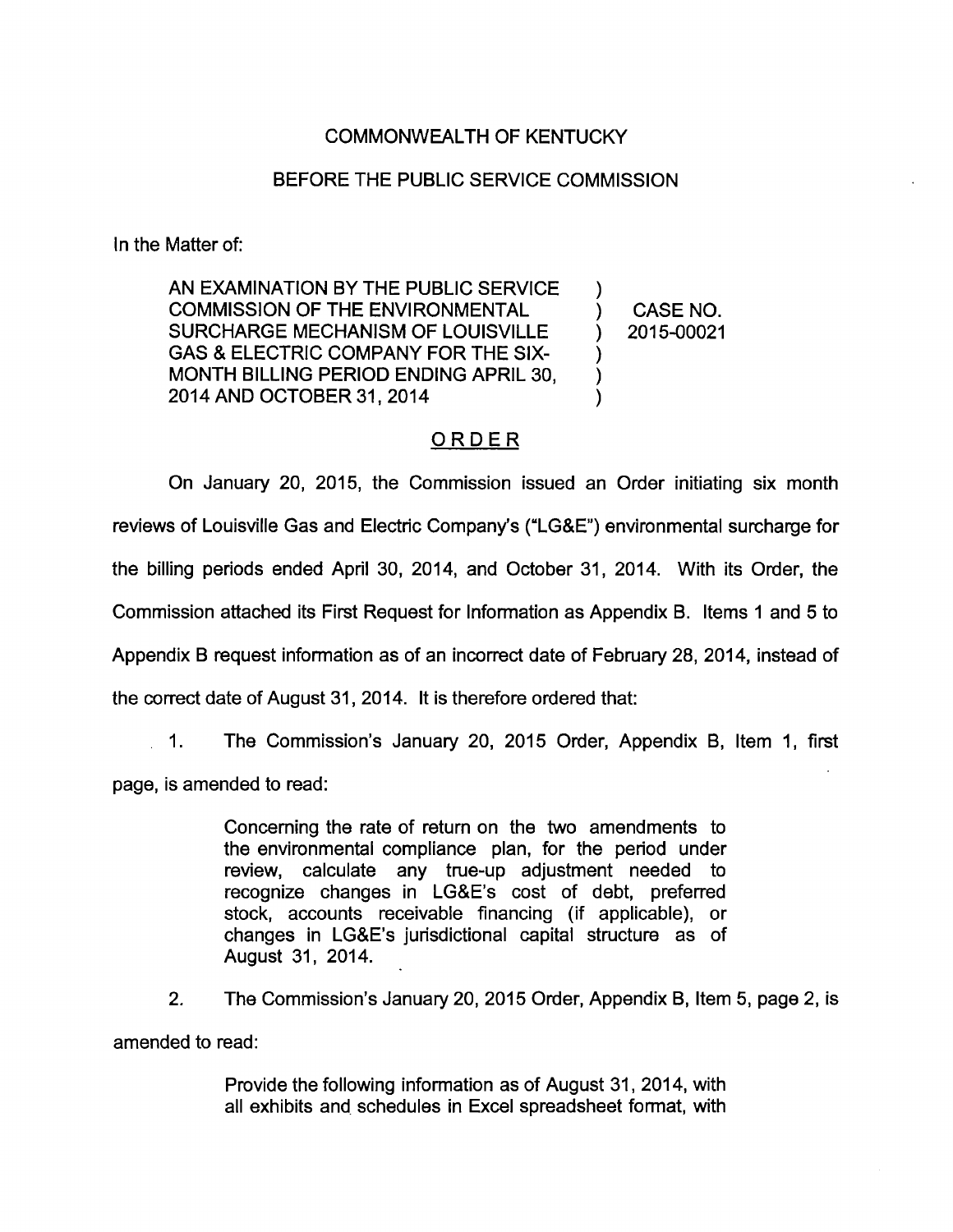formulas intact and unprotected and all rows and columns accessible:

3. All other provisions of the Commission's January 20, 2015 Order not in

conflict with this Order shall remain in full force and effect.

By the Commission



ไซต์ละ ไอร์เอฟเดอร์ เจ้าเจ้าเชียวกับวิก

ATTEST: Executive Director